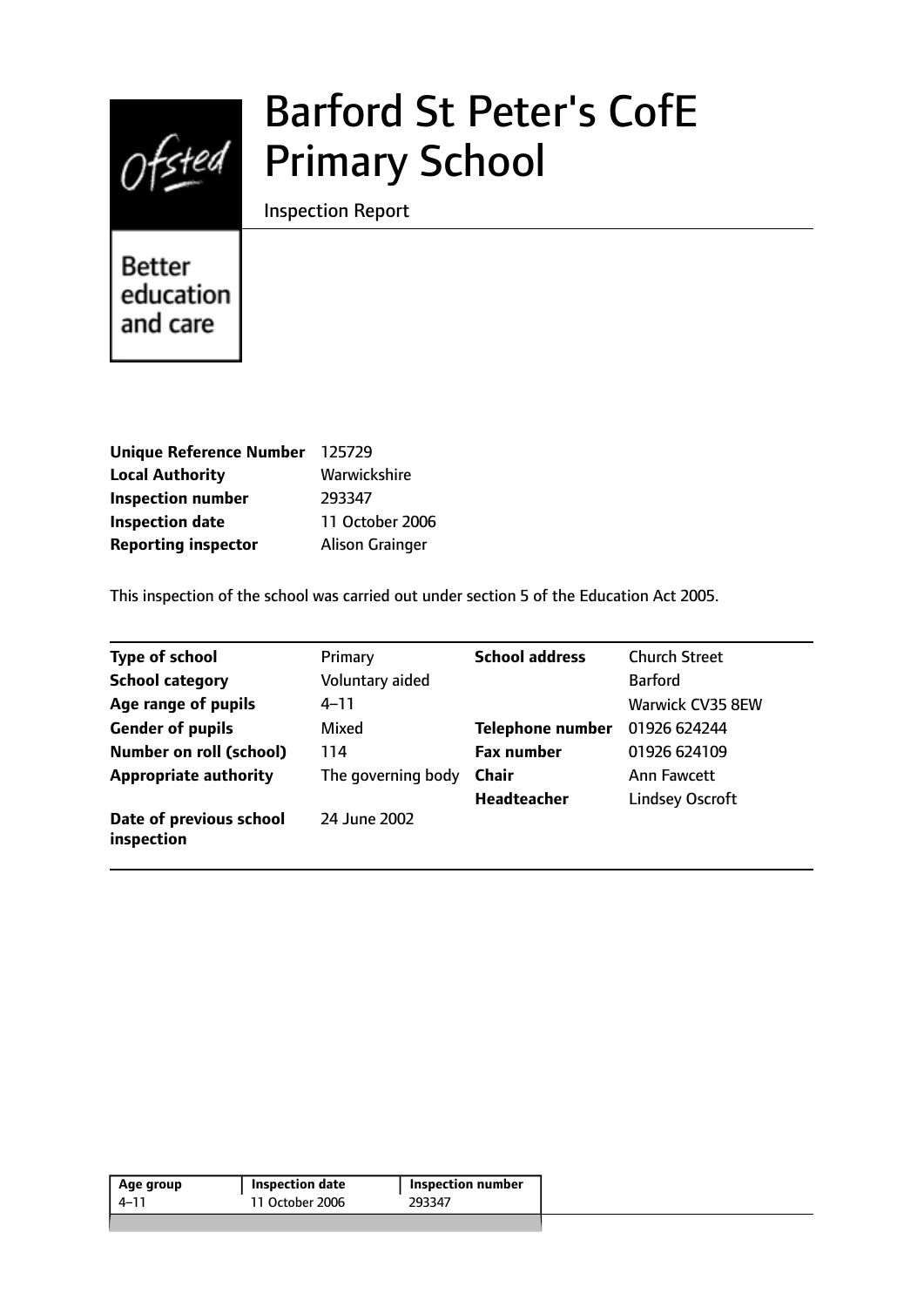© Crown copyright 2006

Website: www.ofsted.gov.uk

This document may be reproduced in whole or in part for non-commercial educational purposes, provided that the information quoted is reproduced without adaptation and the source and date of publication are stated.

Further copies of this report are obtainable from the school. Under the Education Act 2005, the school must provide a copy of this report free of charge to certain categories of people. A charge not exceeding the full cost of reproduction may be made for any other copies supplied.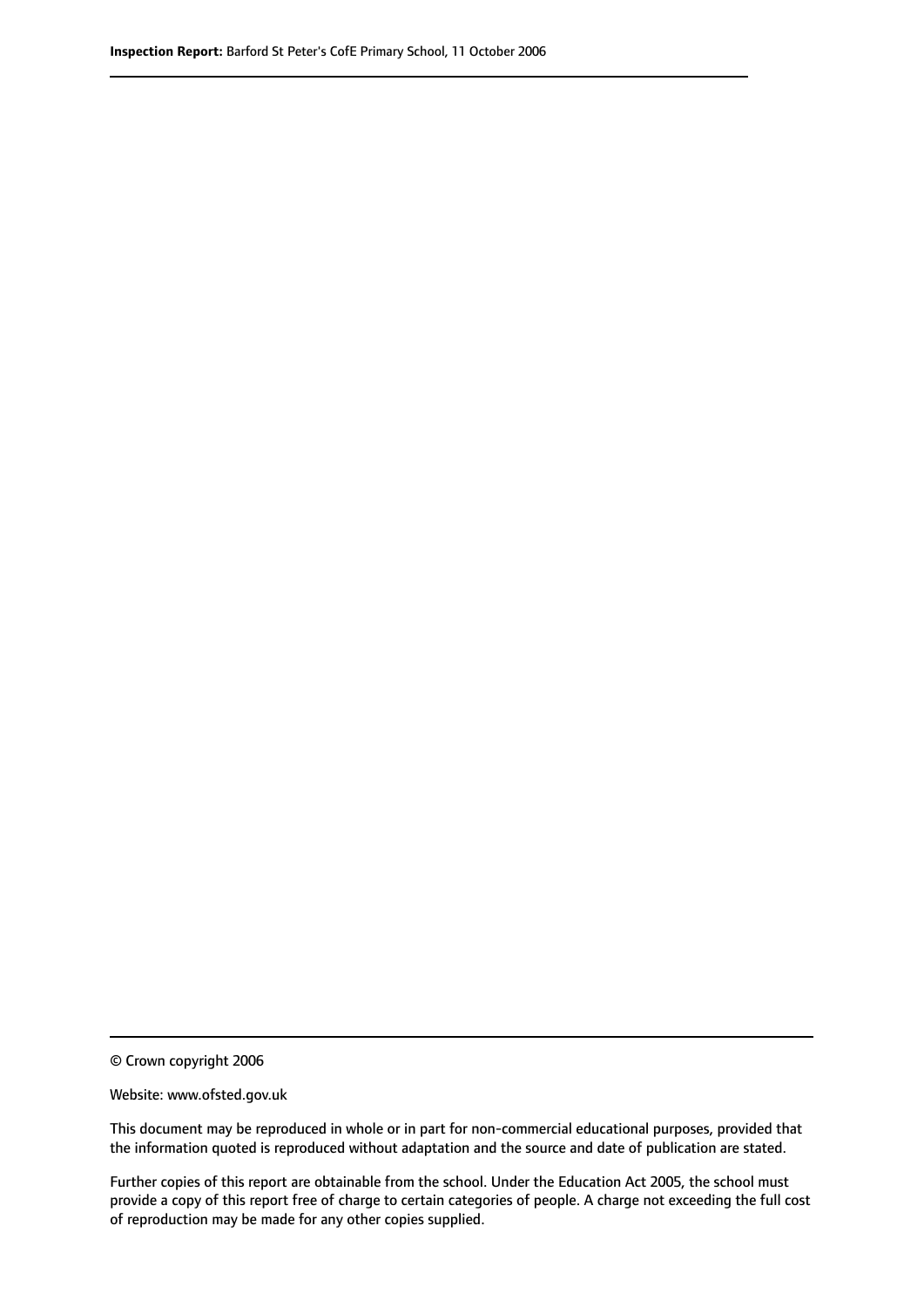# **Introduction**

The inspection was carried out by one Additional Inspector.

# **Description of the school**

The school draws its pupils from the village of Barford and the surrounding area. It is popular and is growing in size. Almost all pupils are White British. The percentage of pupils with learning difficulties is a little below average. When children enter the Reception Year, their attainment is a little above that expected for their age.

### **Key for inspection grades**

| Grade 1 | Outstanding  |
|---------|--------------|
| Grade 2 | Good         |
| Grade 3 | Satisfactory |
| Grade 4 | Inadequate   |
|         |              |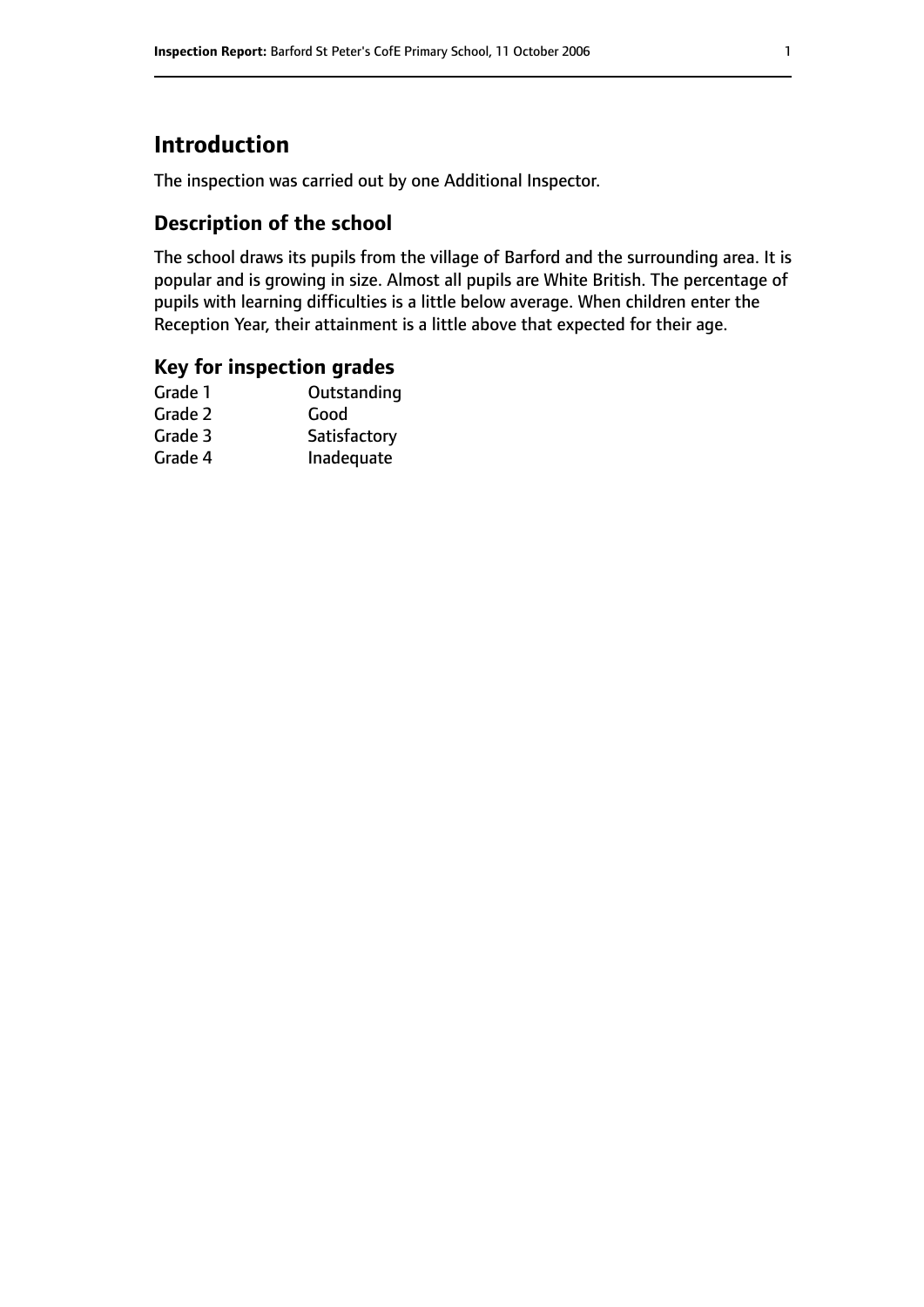# **Overall effectiveness of the school**

#### **Grade: 2**

This good school continues to improve and already has some outstanding features. Parents are full of praise for the school and use words such as 'fantastic' to describe it. Many parents rightly identify the dedication and approachability of staff, as well as the strong leadership of the headteacher, as the main reasons for the school's success.

Parents recognise that this a school in which each individual child matters. The pupils' personal development and well-being are good. Excellent behaviour results in the school being a very calm and orderly place. Pupils feel safe and well looked after, they know a lot about the importance of healthy eating and take regular exercise. They have good attitudes to learning, enjoy school a lot, and form positive relationships.

The provision in the Reception Year is outstanding. Children make tremendous strides forward, building extremely well on the strengths in their attainment on entry. As a result, standards are much higher than normally found at the end of the Foundation Stage. Good care and support for pupils begins from the moment they enter the Reception class.

Achievement is good and standards are significantly above average. Pupils make good gains in relation to their starting points and capabilities as they move up from the start of Year 1 to the end of Year 6.

In recent years, standards at the end of Year 2 have been exceptionally high in reading, writing and mathematics. Although good progress is made during Years 3 to 6 and standards are above average, there is some variation in how well pupils do in different subjects. In science, they do exceptionally well. They make good progress in English. In mathematics, steady progress is made and there are examples of individuals doing really well. Pupils capable of higher attainment do very well in science and reading, but not as many reach the higher level for their age in writing and mathematics.

Good teaching and a good curriculum are the main cause of pupils' good academic progress. However, the quality of teachers' marking is inconsistent. It does not always tell pupils clearly what they are doing well and what they need to do next to make even more progress. The school recognises the need to develop its analysis of assessment data to help in setting priorities for development.

#### **What the school should do to improve further**

- Increase pupils' overall rate of progress in mathematics in Years 3 to 6 and help even more to reach the higher level in both writing and mathematics.
- Improve teachers' marking so that it consistently tells pupils what they are doing well and what they need to do next to make more progress.
- Develop the analysis of assessment data to more sharply evaluate pupils' progress and identify areas for the school's development.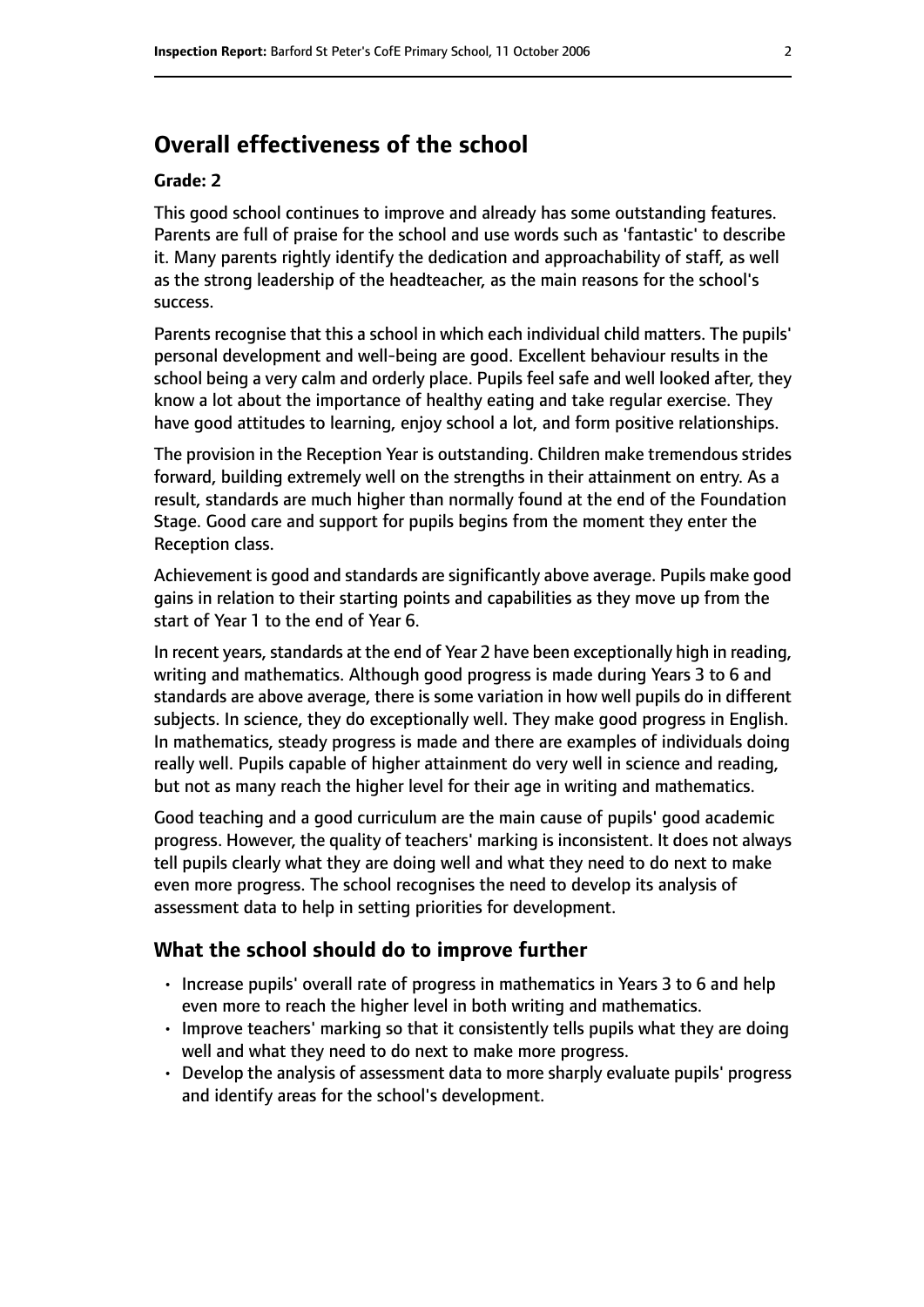## **Achievement and standards**

#### **Grade: 2**

Pupils' achievement is good and standards are significantly above the national average. Children make an outstanding start in the Reception Year. Most reach the goals expected at the end of the school year and a large proportion exceeds them. Good progress in reading, writing and mathematics during Years 1 and 2 results in exceptionally high standards at the end of Year 2.

Standards at the end of Year 6 are above average. These pupils did not reach the high standards at the end of Year 2 that pupils are now attaining. In science pupils make outstanding progress from the start of Year 3 to the end of Year 6. Progress is good in English and steady in mathematics. Some individual pupils make significant gains in mathematics, particularly those with learning difficulties. Many pupils reach the higher level for their age in reading and science at the end of Year 6, but fewer do so in writing and mathematics.

Standards in information and communication technology (ICT) have improved since the last inspection and are now at the level expected. Overall standards in other subjects are at the expected level, although standards in music are higher.

## **Personal development and well-being**

#### **Grade: 2**

Pupils' personal development and well-being, including their spiritual, moral, social and cultural development, are good. Behaviour is excellent and, as a result, the school is a very calm and safe environment. Pupils know the importance of following safe practices, such as in physical education lessons. They are courteous and polite and form positive relationships. Their understanding of how to keep fit and healthy is good.

Pupils enjoy coming to school, as the above-average attendance rate shows. They especially enjoy lessons in the ICT room. They make a strong contribution to the school community through the school council. Older pupils conscientiously undertake responsibilities, for example, as playground friends and prefects. Pupils contribute well to the wider community through involvement in village events and by raising funds for charities.

Pupils are prepared well for their future lives. Although they learn about the wider world, including other faiths, their awareness of the diversity of modern multi-ethnic society is a relatively weaker area.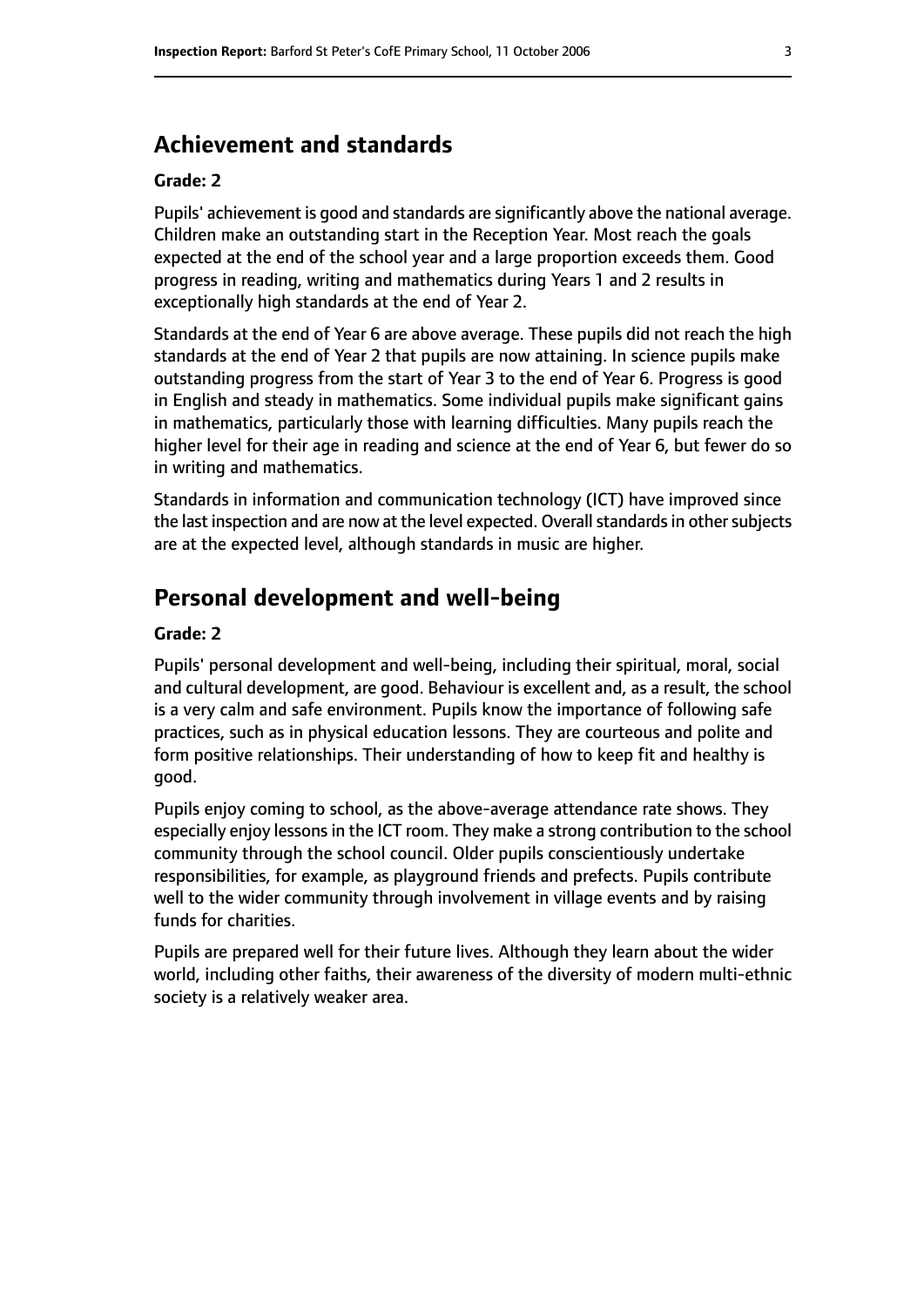# **Quality of provision**

#### **Teaching and learning**

#### **Grade: 2**

Good teaching and learning are the main reason for pupils' good achievement. Teachers are clear about what they want pupils to learn and use every moment in lessons productively. Activities are managed well, with good teamwork between teachers and teaching assistants. In Years 1 and 2, for example, staff home in on pupils needing extra support or challenge. Good support for pupils with learning difficulties throughout the school ensures that they do well in reading, writing and mathematics. In the Reception Year, all these features are outstanding.

There is considerable expertise in science among teachers in Years 3 to 6, the outcome of which is seen in pupils' excellent progress in this subject. However, not all activities are sharply enough matched to pupils' differing needs, for example, to ensure full challenge in all classes in mathematics. The school recognises the need to raise the level of challenge in mathematics and writing to get more pupils to the higher level at the end of Year 6.

#### **Curriculum and other activities**

#### **Grade: 2**

The good curriculum makes a strong contribution to pupils' personal development and to the standards they attain. The emphasis on reading, writing, mathematics and science ensures that pupils do well in these subjects. Provision in ICT has improved since the last inspection and is now satisfactory. The school recognises the need to develop the use of computers across the subjects. Music remains a strong feature. On the day of the inspection, as the school day ended, the building was filled with the sound of high quality singing.

A good range of activities additional to lessons enriches pupils' experiences. Pupils have two residential visits in Years 3 to 6, as well as other visits and after-school clubs, including sports. In the Reception Year, a stimulating range of activities promotes very effective learning indoors and outside.

#### **Care, guidance and support**

#### **Grade: 2**

All staff work together effectively to provide pupils with good care, guidance and support. Parents speak highly of the level of personal care their children receive. Pupils feel safe and secure at school. They are sure that they have an adult to whom they can turn should the need arise and say that their views are listened to.

Some academic guidance is very effective. In Years 5 and 6; for example, pupils are involved in reviewing their progress and get good feedback through marking. However, this quality of guidance is not consistent throughout the school. Teachers' marking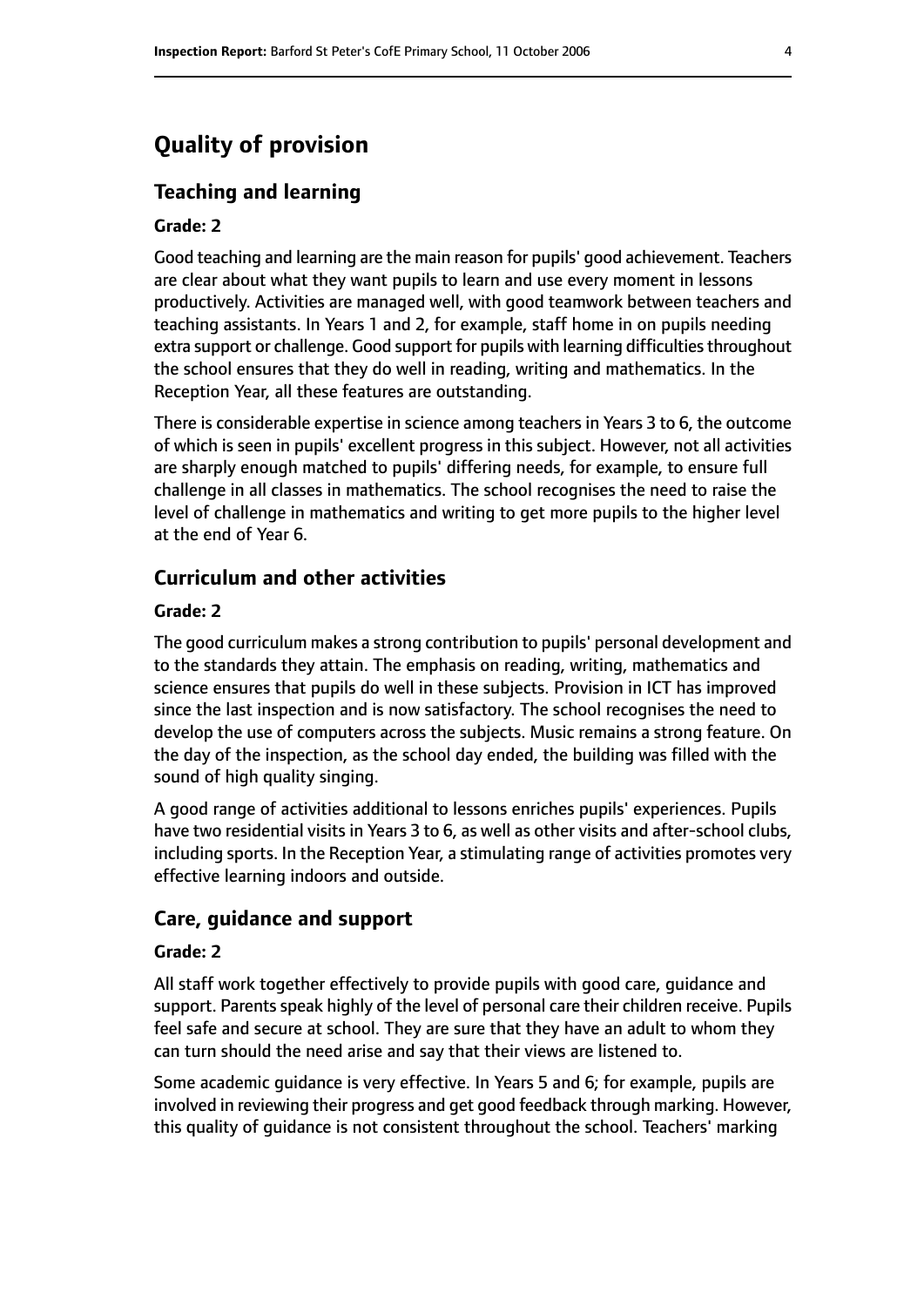does not always tell pupils clearly enough what they have done well and what they need to do next to make even better progress.

# **Leadership and management**

#### **Grade: 2**

As the parents identify, good leadership and management are at the heart of the school's success. They are the reason why it already has some outstanding features and why it is continuing to improve. The headteacher provides a strong and clear educational direction and has high expectations of staff and pupils. As a result, there is good staff teamwork, and pupils have good attitudes to learning and behave impeccably.

Sensibly, a new senior management team has been formed to take account of the school's growth in size. Responsibilities are shared among key staff. Governors hold the school to account effectively. The chair of governors, in particular, has a strong understanding of the school's strengths and of how it could be even better.

Self-evaluation is good and the school recognises that the analysis of assessment data needs further development. The school has good capacity for further improvement.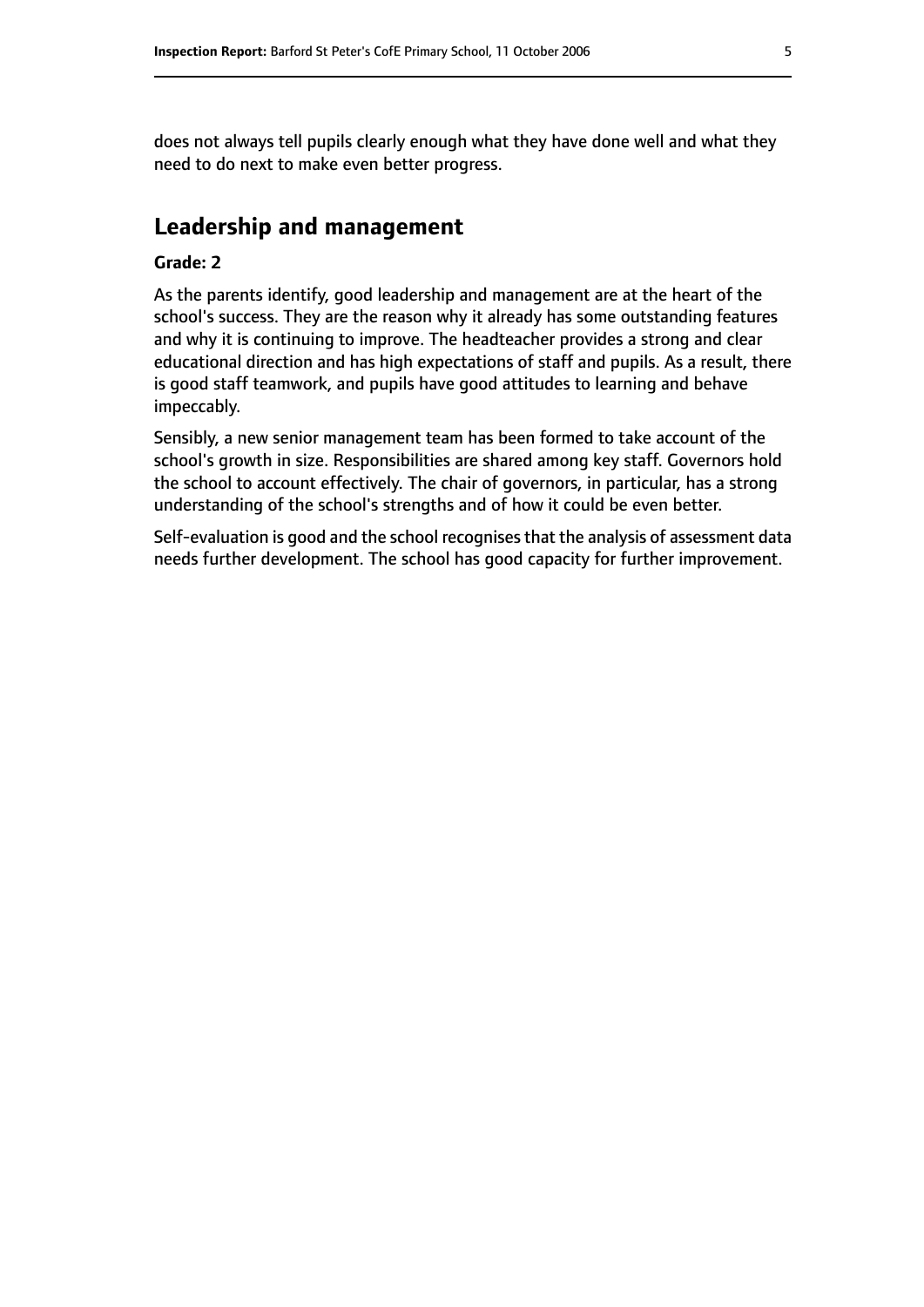**Any complaints about the inspection or the report should be made following the procedures set out inthe guidance 'Complaints about school inspection', whichis available from Ofsted's website: www.ofsted.gov.uk.**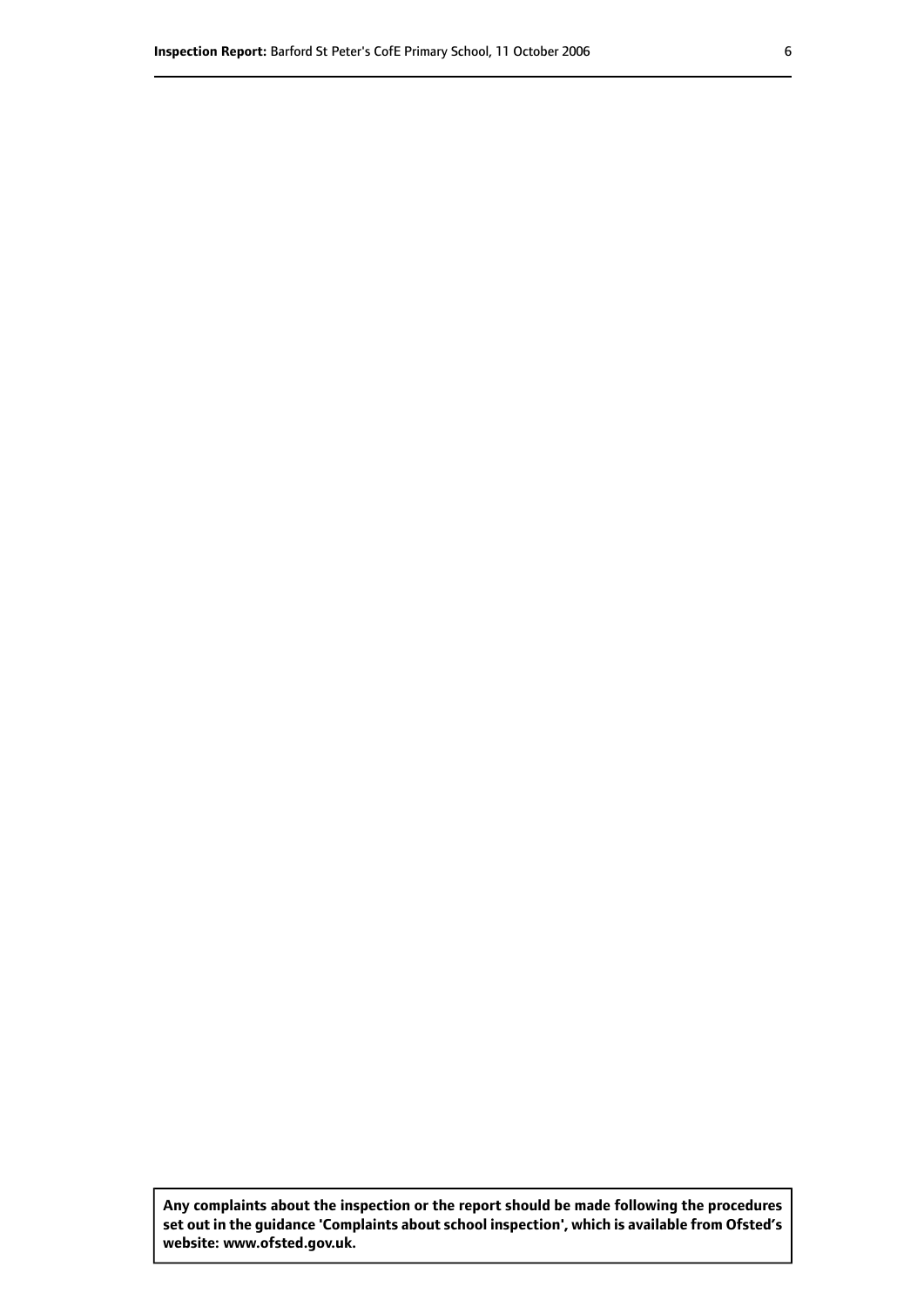# **Inspection judgements**

| Key to judgements: grade 1 is outstanding, grade 2 good, grade 3 satisfactory, and grade 4 | School         |
|--------------------------------------------------------------------------------------------|----------------|
| inadeauate                                                                                 | <b>Overall</b> |

# **Overall effectiveness**

| How effective, efficient and inclusive is the provision of education, integrated<br>care and any extended services in meeting the needs of learners? |     |
|------------------------------------------------------------------------------------------------------------------------------------------------------|-----|
| How well does the school work in partnership with others to promote learners'<br>well-being?                                                         |     |
| The quality and standards in the Foundation Stage                                                                                                    |     |
| The effectiveness of the school's self-evaluation                                                                                                    |     |
| The capacity to make any necessary improvements                                                                                                      |     |
| Effective steps have been taken to promote improvement since the last<br>inspection                                                                  | Yes |

## **Achievement and standards**

| How well do learners achieve?                                                                               |  |
|-------------------------------------------------------------------------------------------------------------|--|
| The standards <sup>1</sup> reached by learners                                                              |  |
| How well learners make progress, taking account of any significant variations between<br>groups of learners |  |
| How well learners with learning difficulties and disabilities make progress                                 |  |

# **Personal development and well-being**

| How good is the overall personal development and well-being of the<br>learners?                                  |  |
|------------------------------------------------------------------------------------------------------------------|--|
| The extent of learners' spiritual, moral, social and cultural development                                        |  |
| The behaviour of learners                                                                                        |  |
| The attendance of learners                                                                                       |  |
| How well learners enjoy their education                                                                          |  |
| The extent to which learners adopt safe practices                                                                |  |
| The extent to which learners adopt healthy lifestyles                                                            |  |
| The extent to which learners make a positive contribution to the community                                       |  |
| How well learners develop workplace and other skills that will contribute to<br>their future economic well-being |  |

# **The quality of provision**

| How effective are teaching and learning in meeting the full range of the<br>  learners' needs?                      |  |
|---------------------------------------------------------------------------------------------------------------------|--|
| $\mid$ How well do the curriculum and other activities meet the range of needs<br>$\mid$ and interests of learners? |  |
| How well are learners cared for, guided and supported?                                                              |  |

 $^1$  Grade 1 - Exceptionally and consistently high; Grade 2 - Generally above average with none significantly below average; Grade 3 - Broadly average to below average; Grade 4 - Exceptionally low.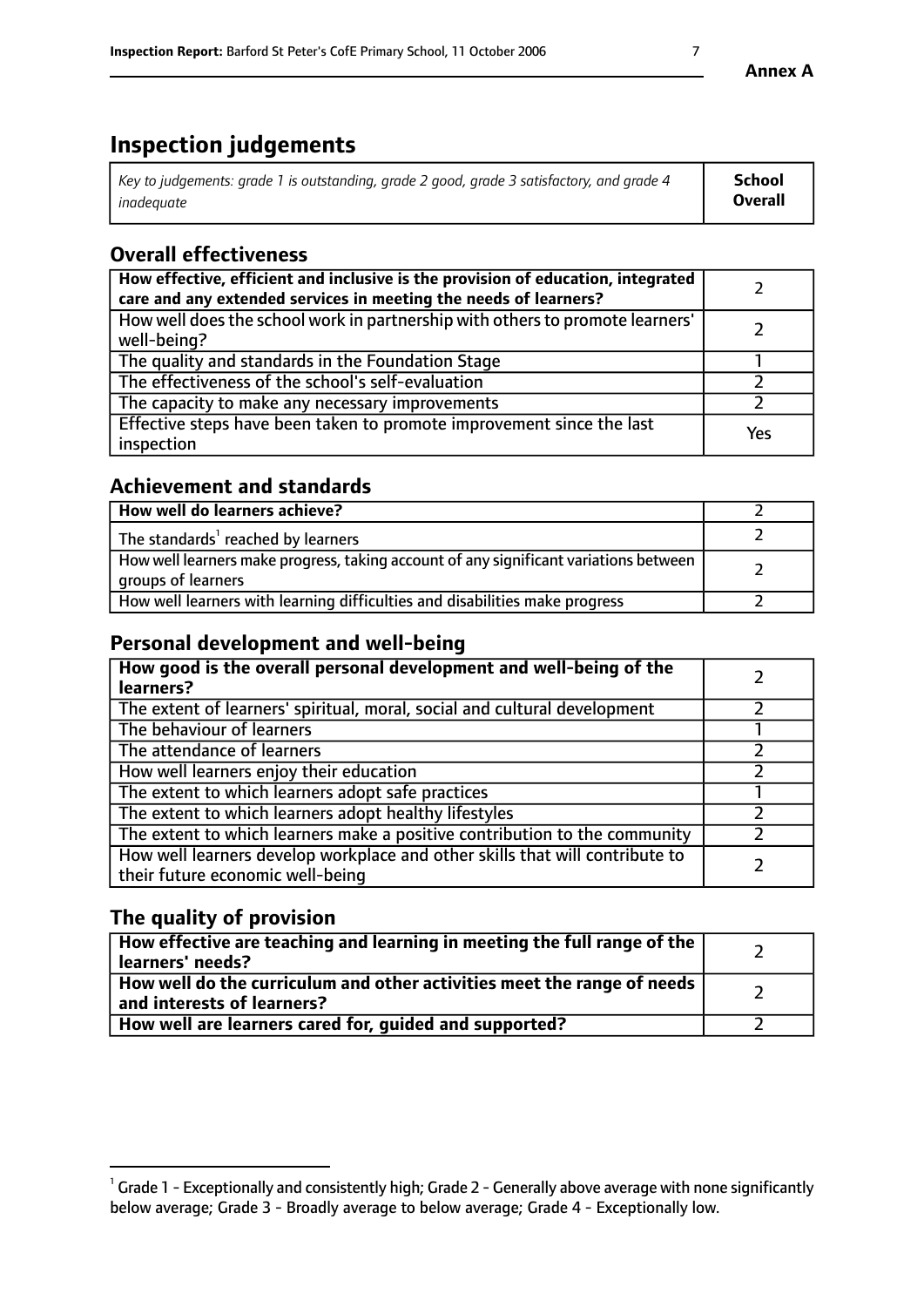# **Leadership and management**

| How effective are leadership and management in raising achievement<br>and supporting all learners?                                              |               |
|-------------------------------------------------------------------------------------------------------------------------------------------------|---------------|
| How effectively leaders and managers at all levels set clear direction leading<br>to improvement and promote high quality of care and education |               |
| How effectively performance is monitored, evaluated and improved to meet<br>challenging targets                                                 | $\mathcal{L}$ |
| How well equality of opportunity is promoted and discrimination tackled so<br>that all learners achieve as well as they can                     |               |
| How effectively and efficiently resources, including staff, are deployed to<br>achieve value for money                                          | $\mathcal{P}$ |
| The extent to which governors and other supervisory boards discharge their<br>responsibilities                                                  |               |
| Do procedures for safequarding learners meet current government<br>requirements?                                                                | Yes           |
| Does this school require special measures?                                                                                                      | No            |
| Does this school require a notice to improve?                                                                                                   | <b>No</b>     |